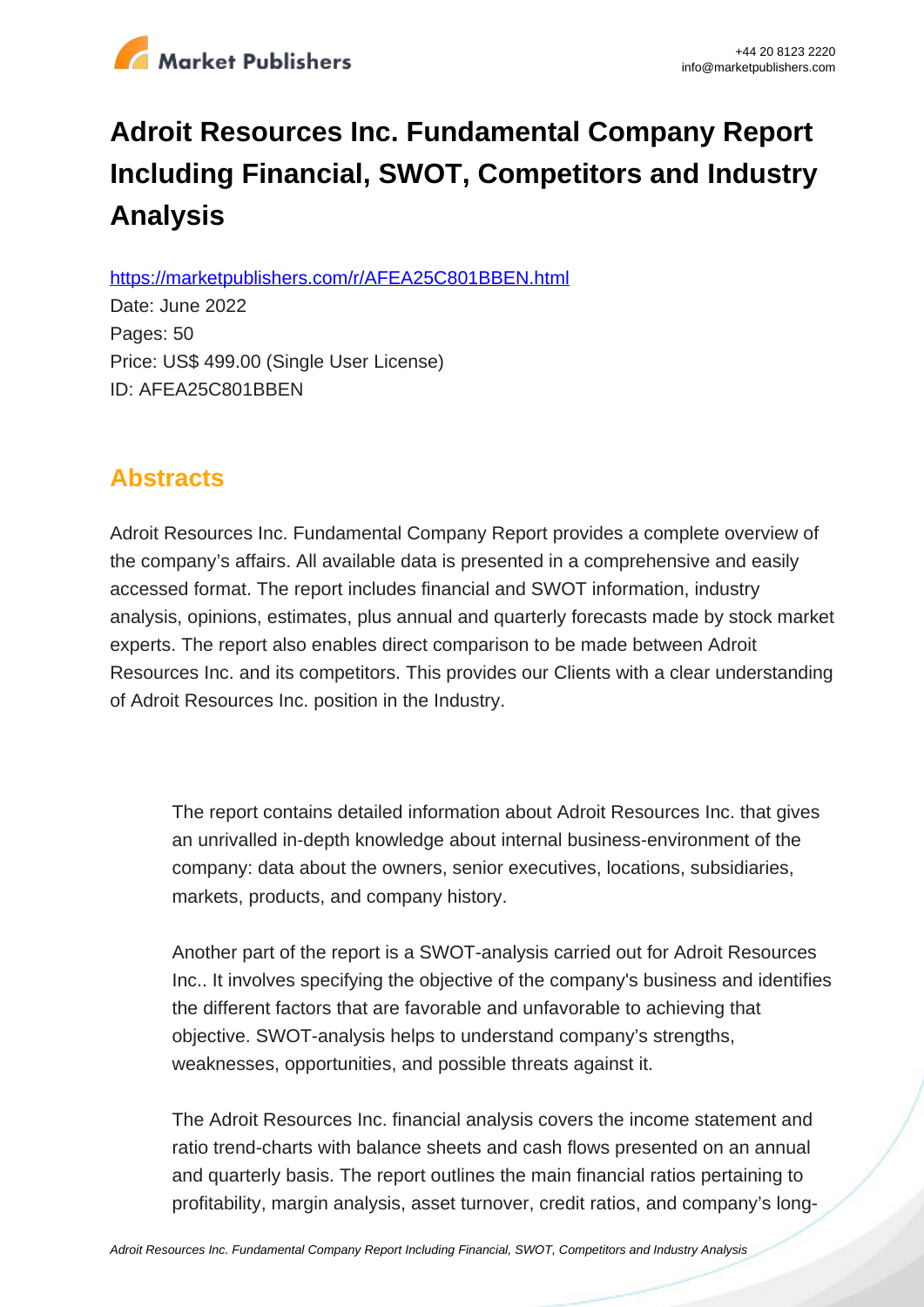

term solvency. This sort of company's information will assist and strengthen your company's decision-making processes.

In the part that describes Adroit Resources Inc. competitors and the industry in whole, the information about company's financial ratios is compared to those of its competitors and to the industry. The unique analysis of the market and company's competitors along with detailed information about the internal and external factors affecting the relevant industry will help to manage your business environment. Your company's business and sales activities will be boosted by gaining an insight into your competitors' businesses.

Also the report provides relevant news, an analysis of PR-activity, and stock price movements. The latter are correlated with pertinent news and press releases, and annual and quarterly forecasts are given by a variety of experts and market research firms. Such information creates your awareness about principal trends of Adroit Resources Inc. business.

### **About Adroit Resources Inc.**

Adroit Resources Inc., a junior exploration company, engages in finding and developing diamond and precious, and base metal resources. The company also explores for oil and gas in Texas, USA.

#### **Properties**

Temagami/Temiskaming Properties

The company explores for diamonds, gold, PGM, and base metals in the Temagami/Temiskaming area of north-eastern Ontario. Temagami North Property comprises 98 non-contiguous mining claim units in the New Liskeard/Cobalt kimberlite field in northeastern Ontario. Temagami East Property comprises 31 contiguous, mining claim units located near Temagami.

### South Rift Property

The South Rift Property comprises 23 contiguous mining claim units near Temagami. The South Rift Property is located within the juncture of the northeast trending Grenville Front Tectonic Zone and the northwest trending Lake Timiskaming Structural Zone.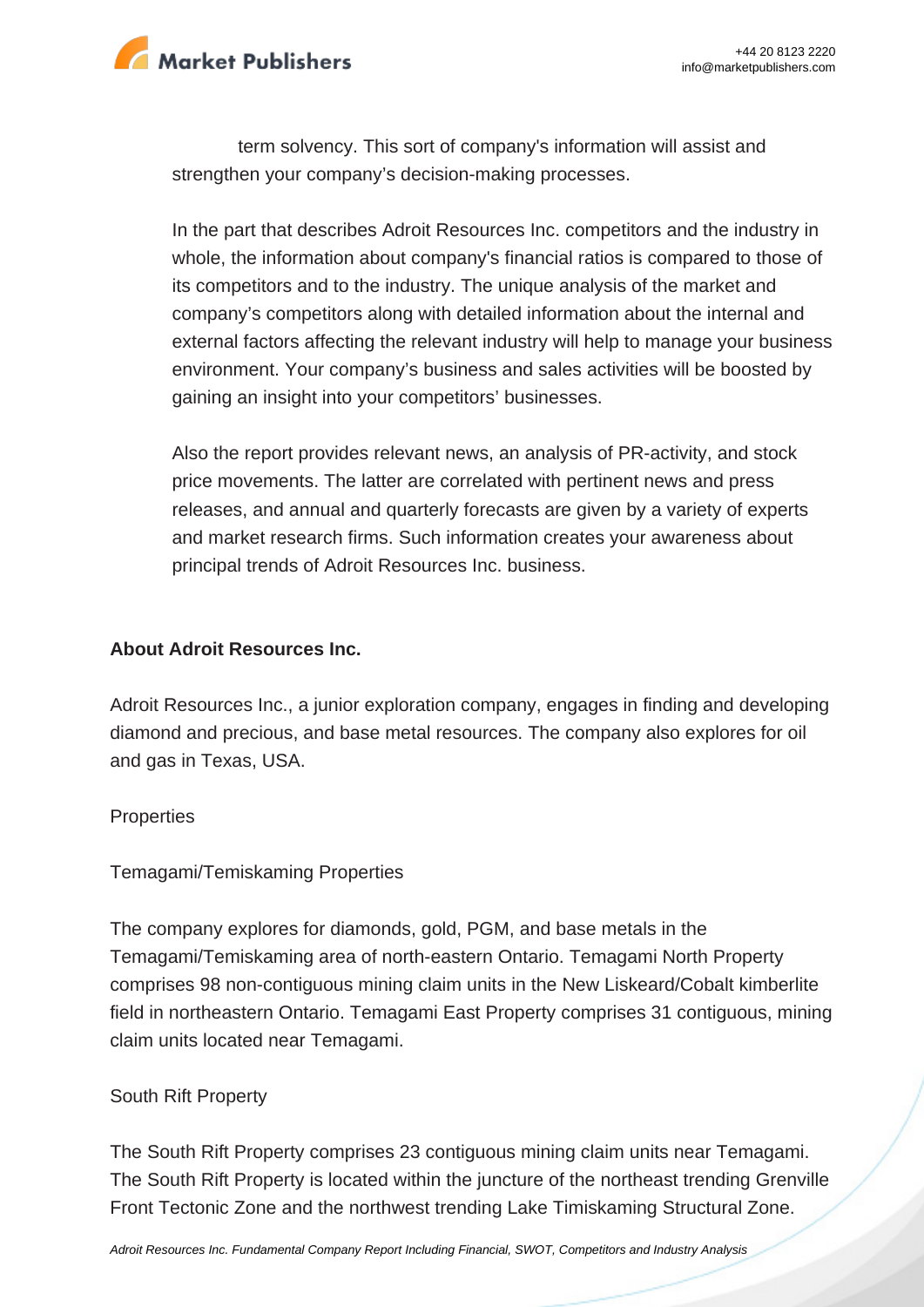

#### Niemetz Property

In 2007, Adroit Resources Inc. was granted an option to acquire a 100% legal and beneficial interest in and to eight contiguous mineral claims (24 units) covering approximately 368 hectares in Briggs Township, Ontario, generally known as the 'Niemetz' property. The Niemetz property is located 16 kilometres southwest of the town of Temagami, in Briggs Township.

### Argentia Ridge Property

The company's land position in north-eastern Ontario includes 14 contiguous claims comprising 96 units. The property, named Argentia Ridge, is located within South Lorrain Township (Sudbury Mining Division, Ontario), and is located approximately 2.5 km south of the mining town of Silver Centre.

### Simon Copper Property

The Simon Copper Property consists of 12 contiguous claims (92 units) covering 1,472 ha in Denbigh and Lyndoch townships, Southern Ontario Mining Division, Ontario, Canada.

### West Hudson Property

The company, in 2008, completed a staking program for obtaining a land position in the Cobalt Camp, in Bucke and Coleman Townships in Ontario. 87 claim units have been staked in three claim blocks totaling 1392 hectares. These claims are known as a part of the Hudson Bay Mining Company Limited Property just north of the town of Cobalt, Ontario.

### Red Vein Property

The company, in 2008, staked 216 claim units totaling 3456 hectares in one contiguous claim block in Kemp, Kelvin, and Natal Twps, Sudbury Mining Division, Ontario, Canada.

### Central Italy Gold Project

The company's holdings in Central Italy total 5,083 hectares (ha), covering the following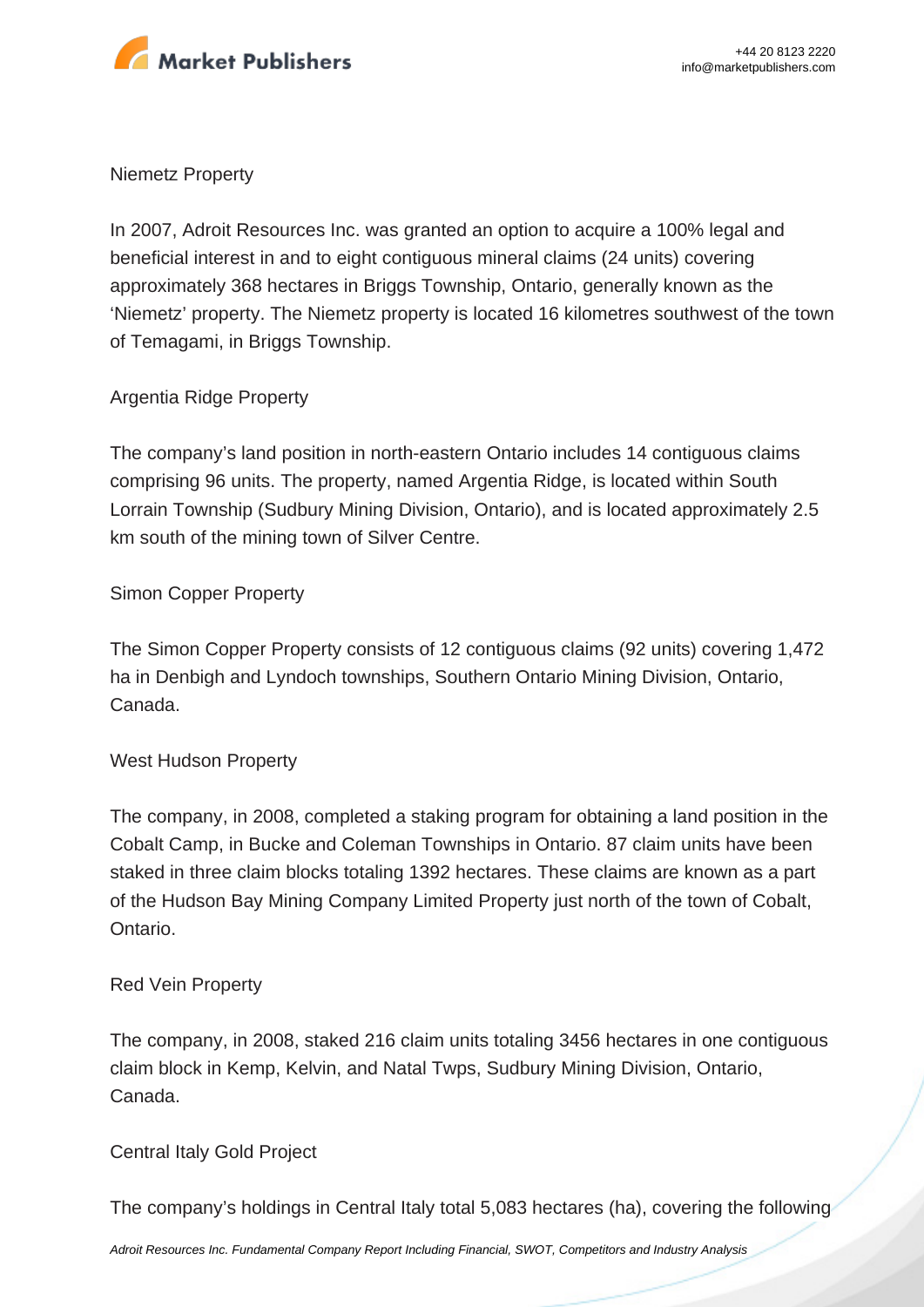

permits: Poggio Petricci (769 ha), Poggio Fogari (749 ha), I Monti Property (355 ha), Podere La Banditella (381 ha), Poggio Carpinelle (1294 ha), Faggio Scritto (246 ha), Montauto (258 ha), Tafone Sud (340 ha), Poggio Monticchio (236 ha), and I Salaioli (455 ha).

**History** 

Adroit Resources Inc. was founded in 1987.

The above Company Fundamental Report is a half-ready report and contents are subject to change.

It means that we have all necessary data in our database to prepare the report but need **2-3 days** to complete it. During this time we are also updating the report with respect to the current moment. So, you can get all the most recent data available for the same price. Please note that preparation of additional types of analyses requires extra time.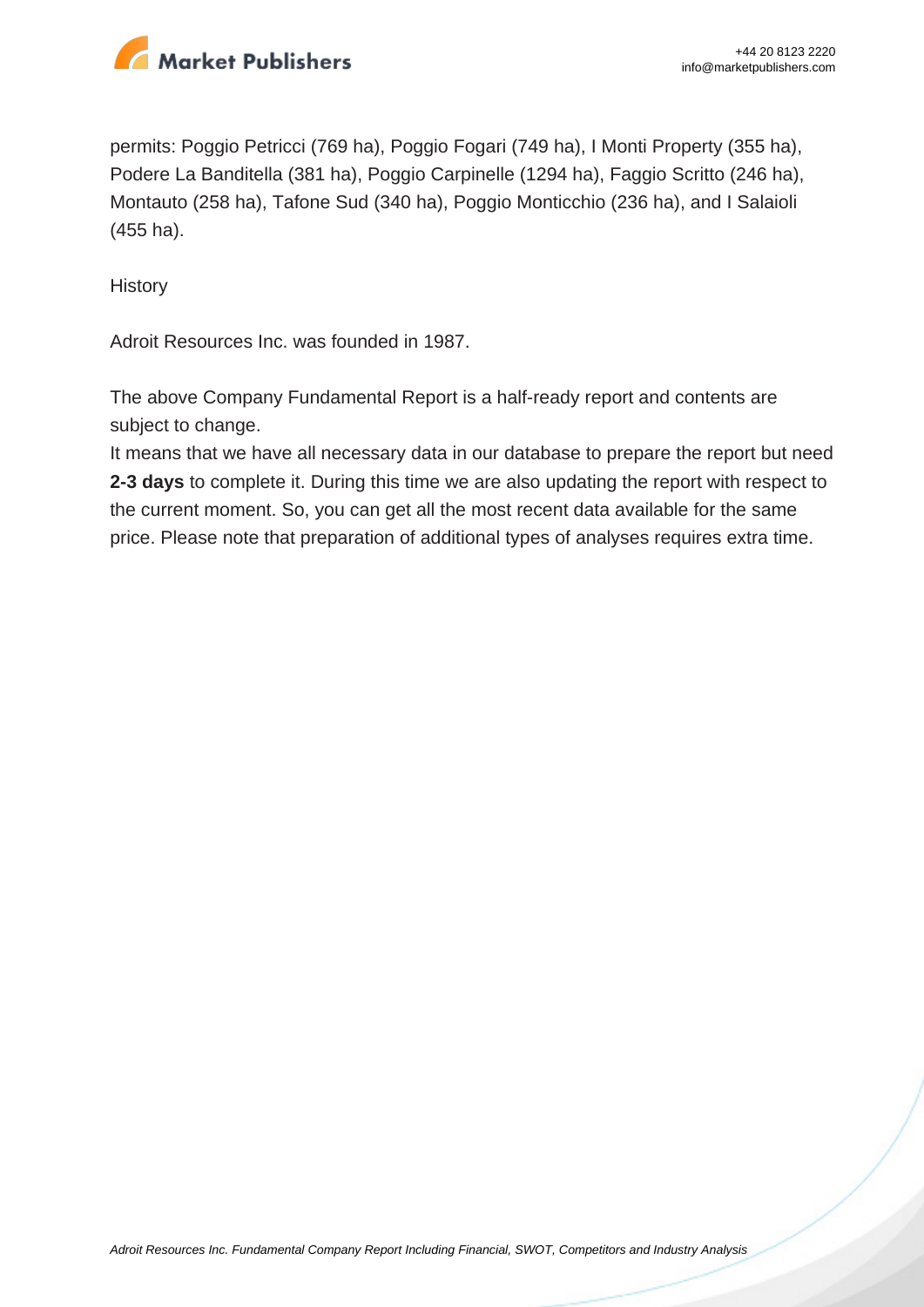

## **Contents**

### RESEARCH METHODOLOGY

DISCI AIMER

### **1. ADROIT RESOURCES INC. COMPANY PROFILE**

- 1.1. Key facts
- 1.2. Financial Performance
- 1.3. Key Executives
- 1.4. Ownership and Major Holders
- 1.5. Company History

### **2. ADROIT RESOURCES INC. BUSINESS OVERVIEW**

- 2.1. Business Description
- 2.2. Major Products and Services
- 2.3. Markets and Sales Activities
- 2.4. Locations, Subsidiaries, Operating Units

### **3. ADROIT RESOURCES INC. SWOT ANALYSIS**

- 3.1. Overview
- 3.2. Strengths
- 3.3. Weaknesses
- 3.4. Opportunities
- 3.5. Threats

#### **4. ADROIT RESOURCES INC. FINANCIAL ANALYSIS**

- 4.1. Financial Statements
- 4.1.1. Income Statement
- 4.1.2. Balance Sheet
- 4.1.3. Cash Flow
- 4.2. Financial Ratios
- 4.2.1. Profitability
- 4.2.2. Margin Analysis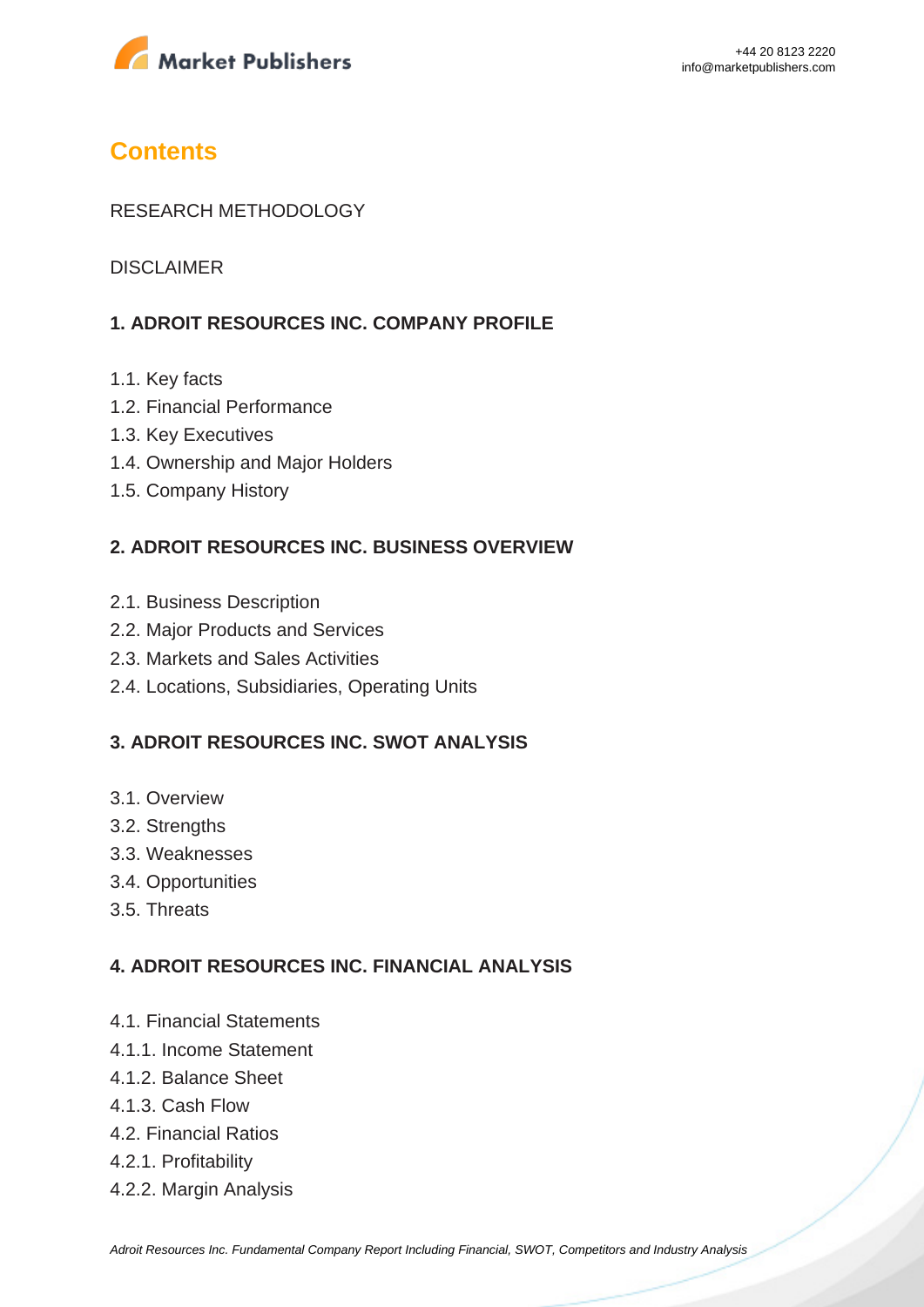

- 4.2.3. Asset Turnover
- 4.2.4. Credit Ratios
- 4.2.5. Long-Term Solvency
- 4.2.6. Growth Over Prior Year
- 4.2.7. Financial Ratios Charts
- 4.3. Stock Market Snapshot

### **5. ADROIT RESOURCES INC. COMPETITORS AND INDUSTRY ANALYSIS**

- 5.1. Adroit Resources Inc. Direct Competitors
- 5.2. Comparison of Adroit Resources Inc. and Direct Competitors Financial Ratios
- 5.3. Comparison of Adroit Resources Inc. and Direct Competitors Stock Charts
- 5.4. Adroit Resources Inc. Industry Analysis
- 5.4.1. Industry Snapshot
- 5.4.2. Adroit Resources Inc. Industry Position Analysis

### **6. ADROIT RESOURCES INC. NEWS & EVENTS**

- 6.1. News & PR Activity Analysis
- 6.2. IR Corporate News
- 6.3. Marketing News
- 6.4. Corporate Events

### **7. ADROIT RESOURCES INC. EXPERTS REVIEW**<sup>1</sup>

- 7.1. Experts Consensus
- 7.2. Experts Revisions

### **8. ADROIT RESOURCES INC. ENHANCED SWOT ANALYSIS**<sup>2</sup>

### **9. CANADA PESTEL ANALYSIS**<sup>2</sup>

- 9.1. Political Factors
- 9.2. Economic Factors
- 9.3. Social Factors
- 9.4. Technological Factors
- 9.5. Environmental Factors
- 9.6. Legal Factors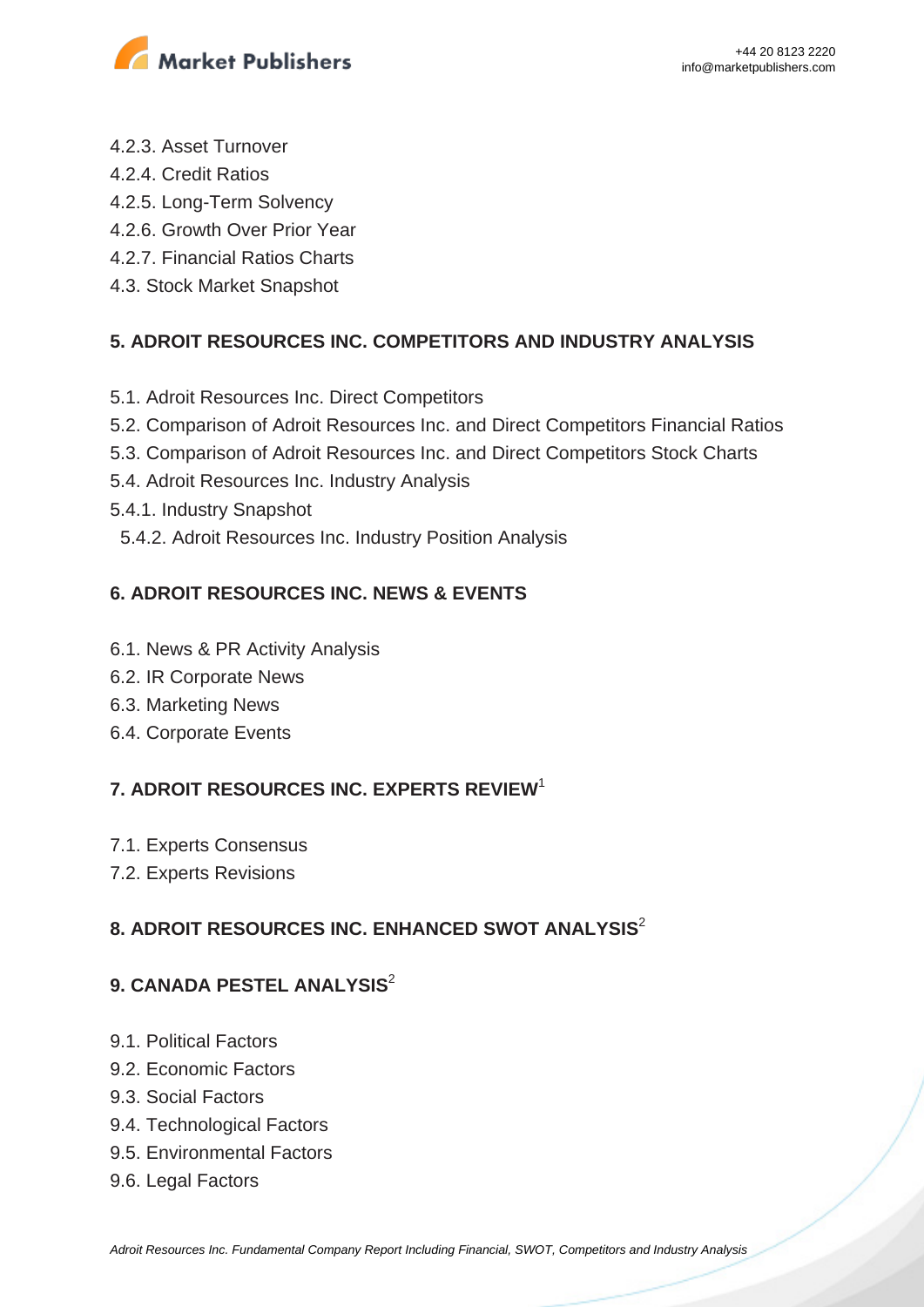

### **10. ADROIT RESOURCES INC. IFE, EFE, IE MATRICES<sup>2</sup>**

- 10.1. Internal Factor Evaluation Matrix
- 10.2. External Factor Evaluation Matrix
- 10.3. Internal External Matrix

### **11. ADROIT RESOURCES INC. PORTER FIVE FORCES ANALYSIS**<sup>2</sup>

### **12. ADROIT RESOURCES INC. VRIO ANALYSIS**<sup>2</sup>

#### **APPENDIX: RATIO DEFINITIONS**

#### **LIST OF FIGURES**

Adroit Resources Inc. Annual Revenues in Comparison with Cost of Goods Sold and Gross Profit

Profit Margin Chart Operating Margin Chart Return on Equity (ROE) Chart Return on Assets (ROA) Chart Debt to Equity Chart Current Ratio Chart Adroit Resources Inc. 1-year Stock Charts Adroit Resources Inc. 5-year Stock Charts Adroit Resources Inc. vs. Main Indexes 1-year Stock Chart Adroit Resources Inc. vs. Direct Competitors 1-year Stock Charts Adroit Resources Inc. Article Density Chart

1 – Data availability depends on company's security policy.

2 – These sections are available only when you purchase a report with appropriate additional types of analyses.

The complete financial data is available for publicly traded companies.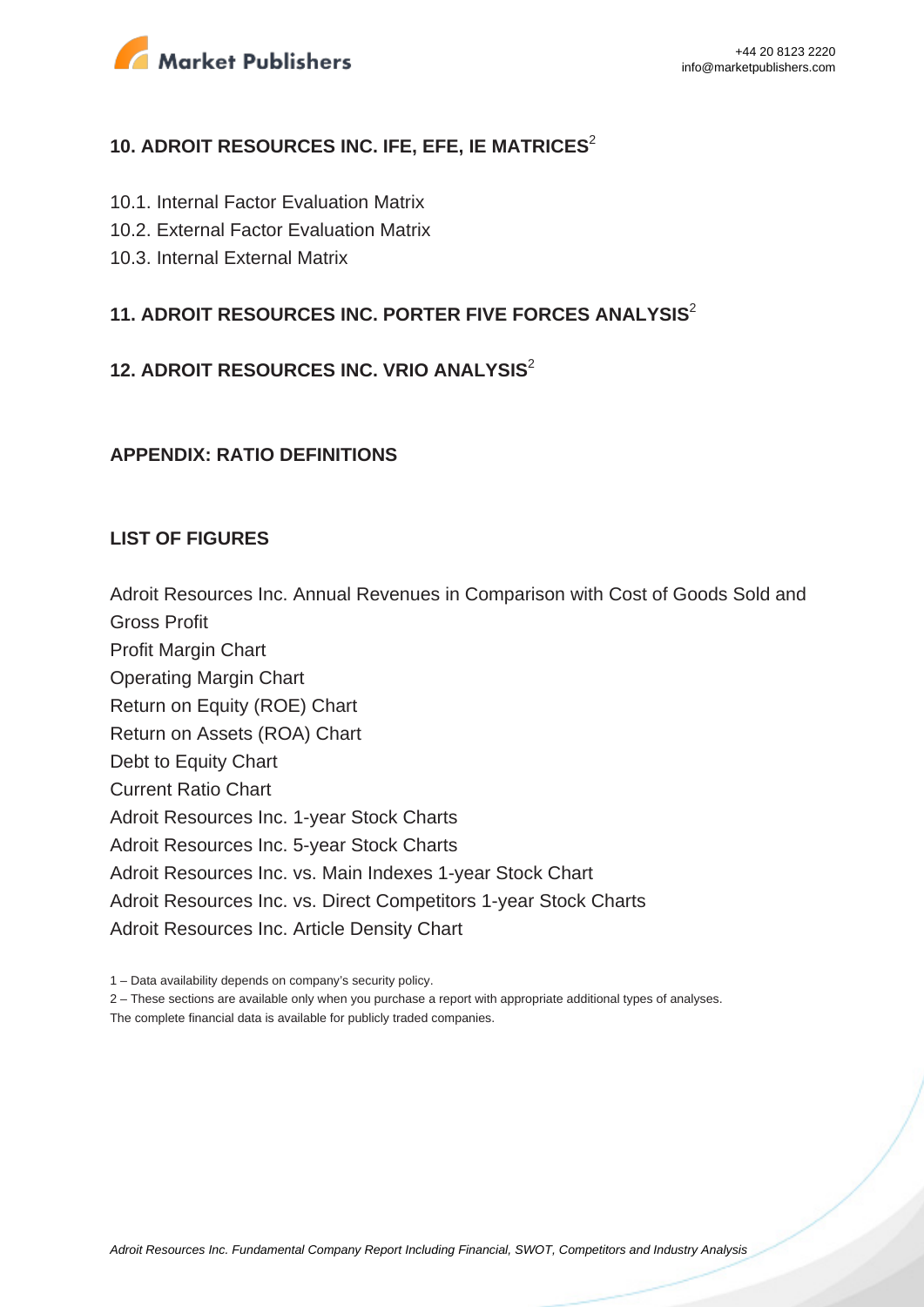

# **List Of Tables**

### **LIST OF TABLES**

Adroit Resources Inc. Key Facts **Profitability** Management Effectiveness Income Statement Key Figures Balance Sheet Key Figures Cash Flow Statement Key Figures Financial Performance Abbreviation Guide Adroit Resources Inc. Key Executives Adroit Resources Inc. Major Shareholders Adroit Resources Inc. History Adroit Resources Inc. Products Revenues by Segment Revenues by Region Adroit Resources Inc. Offices and Representations Adroit Resources Inc. SWOT Analysis Yearly Income Statement Including Trends Income Statement Latest 4 Quarters Including Trends Yearly Balance Sheet Including Trends Balance Sheet Latest 4 Quarters Including Trends Yearly Cash Flow Including Trends Cash Flow Latest 4 Quarters Including Trends Adroit Resources Inc. Profitability Ratios Margin Analysis Ratios Asset Turnover Ratios Credit Ratios Long-Term Solvency Ratios Financial Ratios Growth Over Prior Year Adroit Resources Inc. Capital Market Snapshot Adroit Resources Inc. Direct Competitors Key Facts Direct Competitors Profitability Ratios Direct Competitors Margin Analysis Ratios Direct Competitors Asset Turnover Ratios Direct Competitors Credit Ratios Direct Competitors Long-Term Solvency Ratios Industry Statistics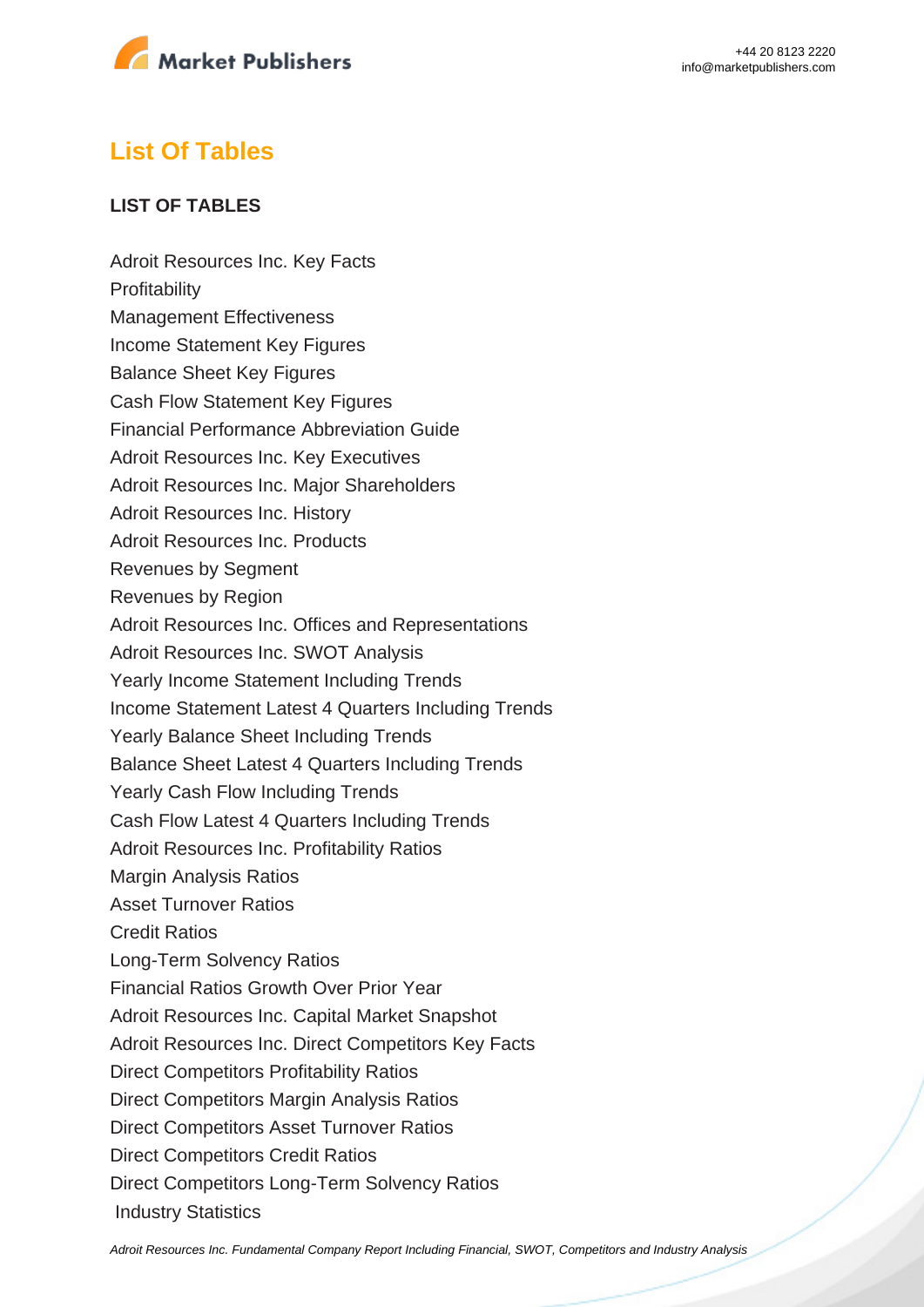

Adroit Resources Inc. Industry Position Company vs. Industry Income Statement Analysis Company vs. Industry Balance Sheet Analysis Company vs. Industry Cash Flow Analysis Company vs. Industry Ratios Comparison Adroit Resources Inc. Consensus Recommendations<sup>1</sup> Analyst Recommendation Summary<sup>1</sup> Price Target Summary<sup>1</sup> Experts Recommendation Trends<sup>1</sup> Revenue Estimates Analysis<sup>1</sup> Earnings Estimates Analysis $<sup>1</sup>$ </sup> Historical Surprises<sup>1</sup> Revenue Estimates Trend<sup>1</sup> Earnings Estimates Trend<sup>1</sup> Revenue Revisions<sup>1</sup>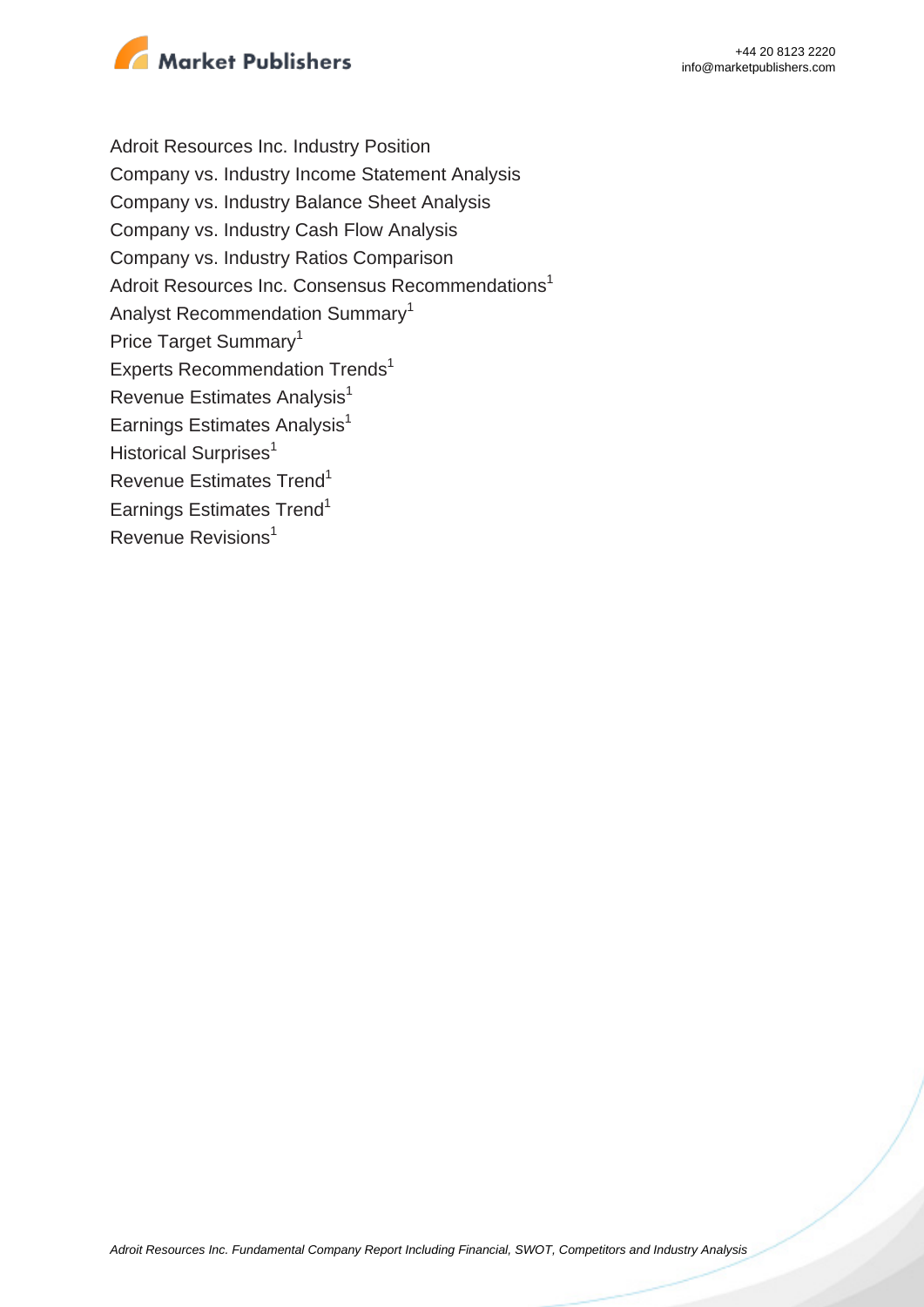

# **ANALYSIS FEATURES**

### **SWOT Analysis**

SWOT, which stands for Strengths, Weaknesses, Opportunities and Threats, is an analytical framework that identifies the internal and external factors that are favorable and unfavorable for a company.

#### **Enhanced SWOT Analysis**

Enhanced SWOT is a 3×3 grid that arranges strengths, weaknesses, opportunities and threats into one scheme:

How to use the strengths to take advantage of the opportunities?

How to use the strengths to reduce likelihood and impact of the threats?

How to overcome the weaknesses that obstruct taking advantage of the opportunities?

How to overcome the weaknesses that can make the threats a reality?

Upon answering these questions a company can develop a project plan to improve its business performance.

#### **PESTEL Analysis**

PESTEL (also termed as PESTLE) is an ideal tool to strategically analyze what influence different outside factors – political, economic, sociocultural, technological, environmental and legal – exert on a business to later chart its long term targets.

Being part of the external analysis when carrying out a strategic assessment or performing a market study, PESTEL gives an overview of diverse macro-environmental factors that any company should thoughtfully consider. By perceiving these outside environments, businesses can maximally benefit from the opportunities while minimizing the threats to the organization.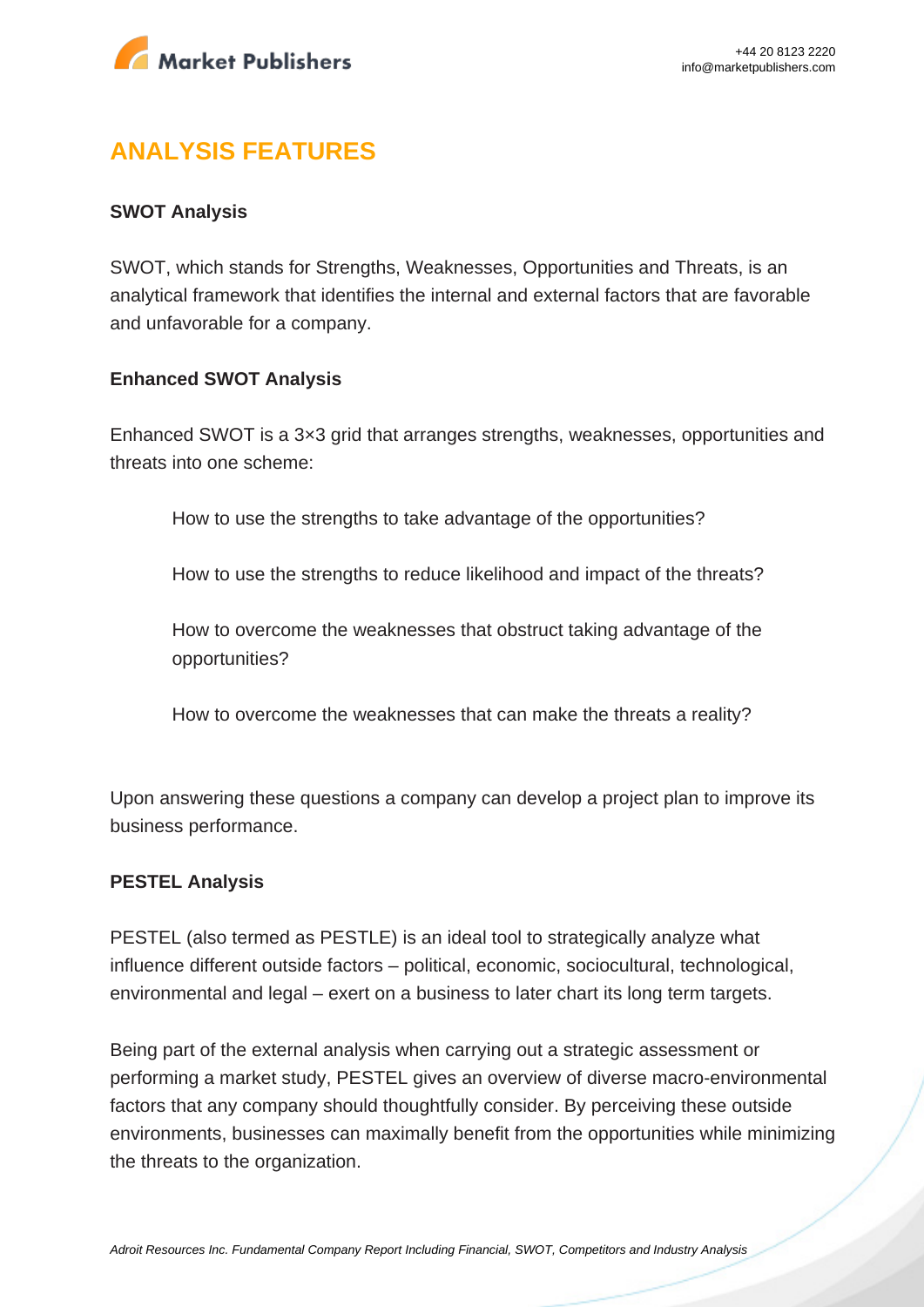

Key Factors Examined by PESTEL Analysis:

Political – What opportunities and pressures are brought by political bodies and what is the degree of public regulations' impact on the business?

Economic – What economic policies, trends and structures are expected to affect the organization, what is this influence's degree?

Sociological – What cultural and societal aspects will work upon the demand for the business's products and operations?

Technological – What impact do the technological aspects, innovations, incentives and barriers have on the organization?

Environmental – What environmental and ecological facets, both locally and farther afield, are likely to predetermine the business?

Legal – What laws and legislation will exert influence on the style the business is carried out?

### **IFE, EFE, IE Matrices**

The Internal Factor Evaluation matrix (IFE matrix) is a strategic management tool helping audit or evaluate major weaknesses and strengths in a business's functional areas. In addition, IFE matrix serves as a basis for identifying and assessing relationships amongst those areas. The IFE matrix is utilised in strategy formulation.

The External Factor Evaluation matrix (EFE matrix) is a tool of strategic management that is typically utilised to assess current market conditions. It is an ideal instrument for visualising and prioritising the threats and opportunities a firm is facing.

The essential difference between the above mentioned matrices lies in the type of factors incorporated in the model; whilst the latter is engaged in internal factors, the former deals exceptionally with external factors – those exposed to social, political, economic, legal, etc. external forces.

Being a continuation of the EFE matrix and IFE matrix models, the Internal External matrix (IE matrix) rests upon an investigation of external and internal business factors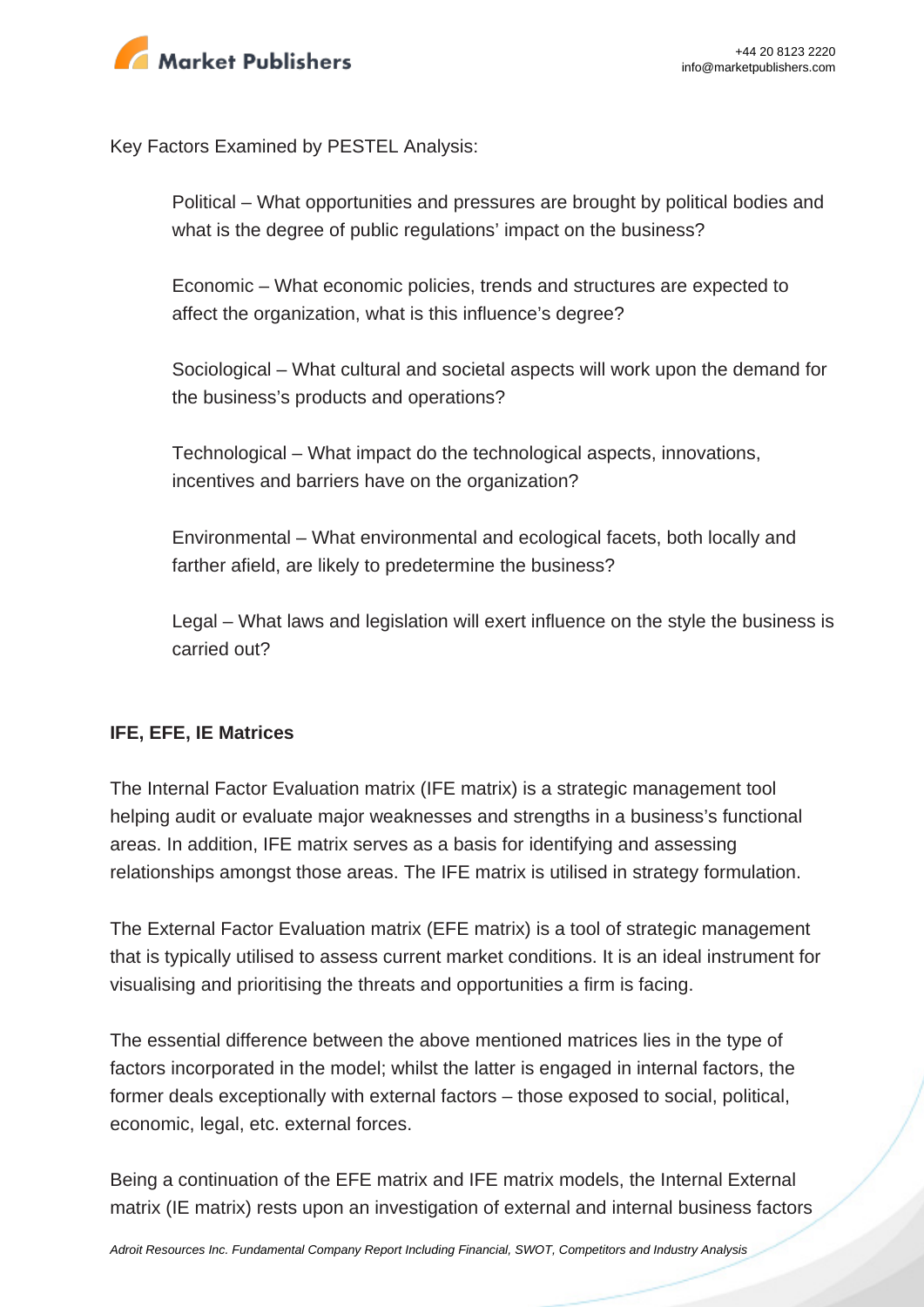

integrated into one suggestive model.

#### **Porter Five Forces Analysis**

The Porter's five forces analysis studies the industry of operation and helps the company find new sources of competitive advantage. The analysis surveys an industry through five major questions:

What composes a threat of substitute products and services?

Is there a threat of new competitors entering the market?

What is the intensity of competitive rivalry?

How big is the bargaining power of buyers?

How significant is the bargaining power of suppliers?

#### **VRIO Analysis**

VRIO stands for Value, Rarity, Imitability, Organization. This analysis helps to evaluate all company's resources and capabilities and bring them together into one aggregate table that includes:

Tangible resources Financial

Physical

**Technological** 

**Organizational** 

Intangible resources Human

Innovation and Creativity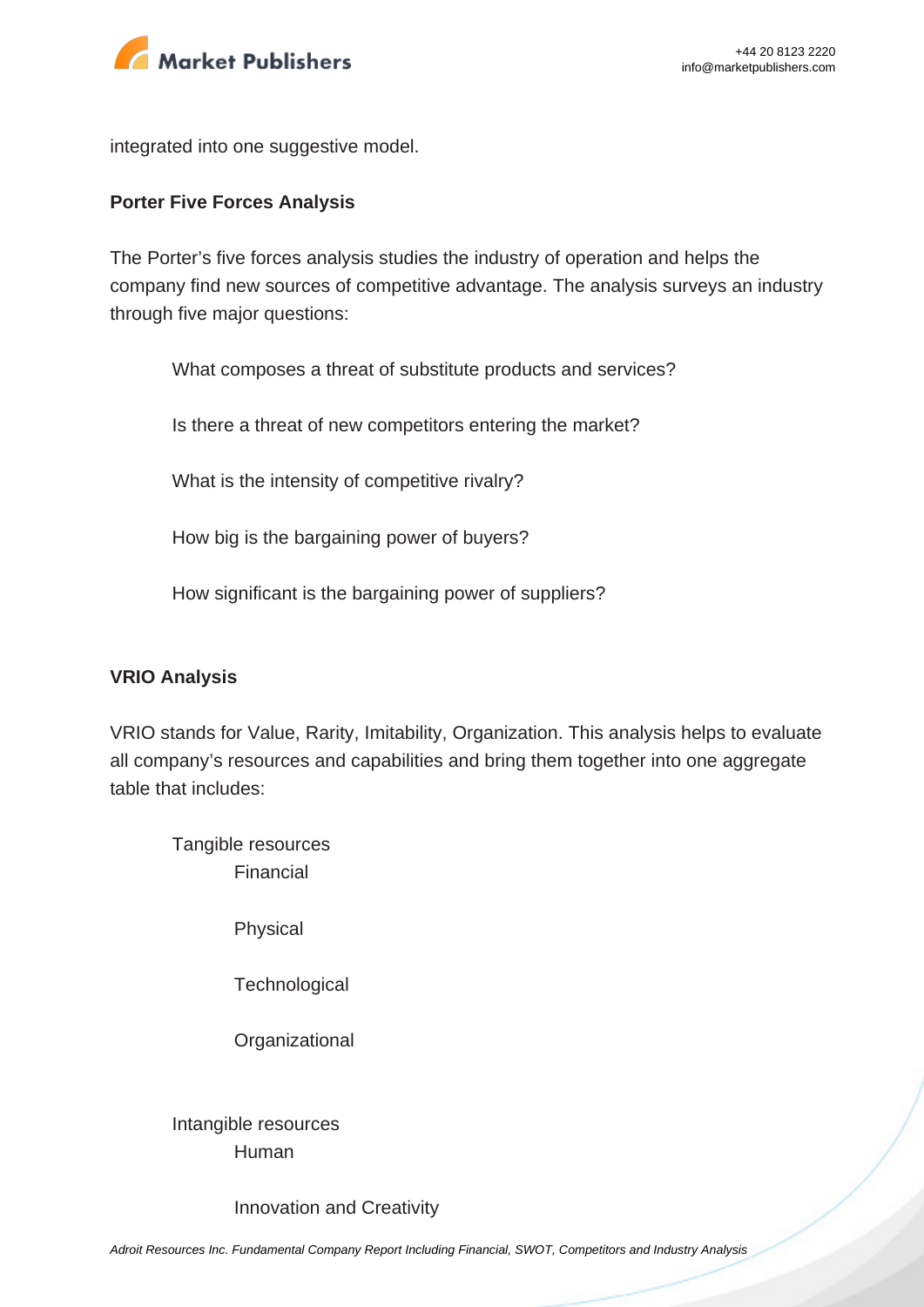

Reputation

Organizational capabilities

The result of the analysis gives a clear picture of company's competitive and economic implications, answering the questions if the resources mentioned above are:

Valuable?

Rare?

Costly to imitate?

Organized properly?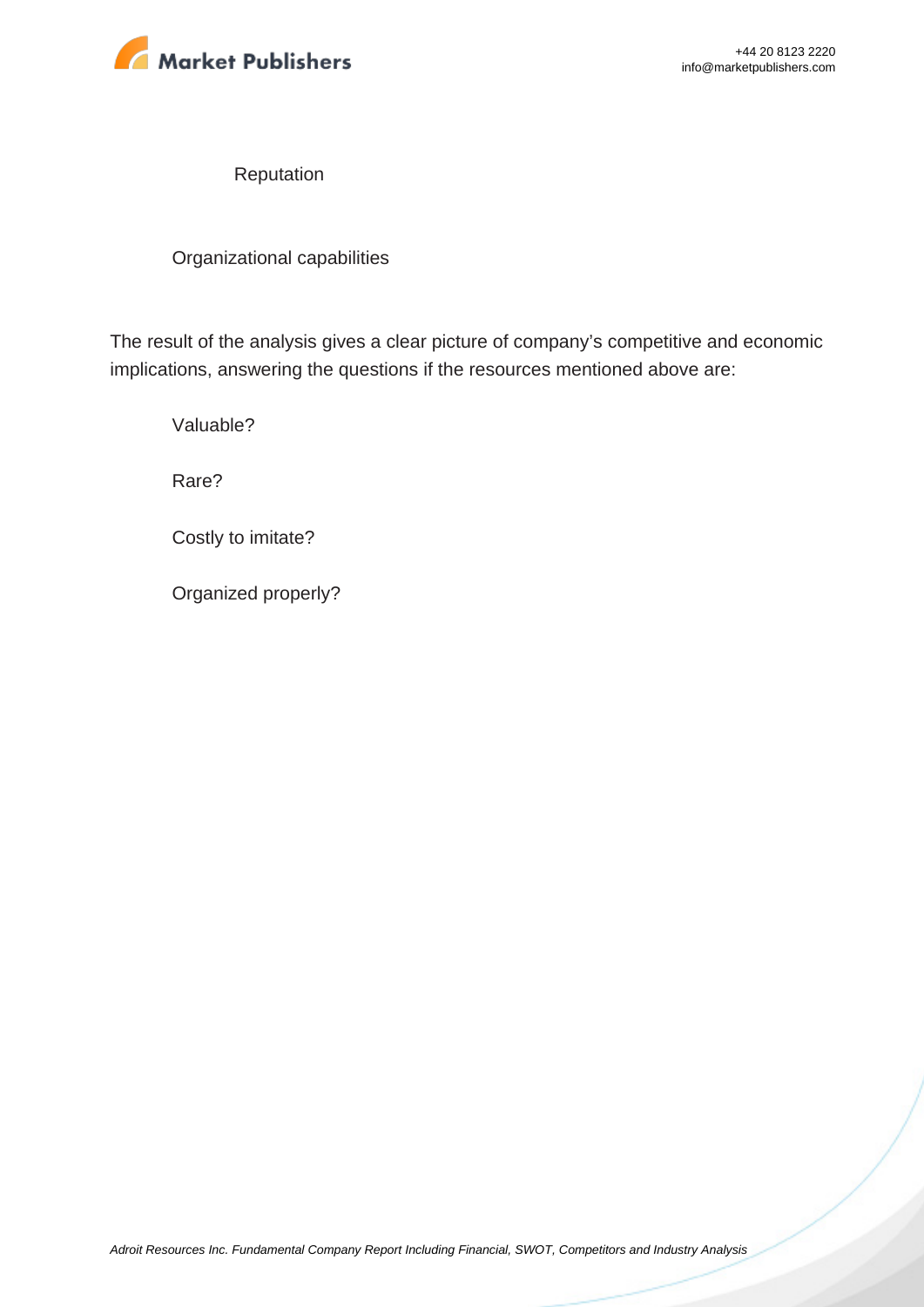

### I would like to order

Product name: Adroit Resources Inc. Fundamental Company Report Including Financial, SWOT, Competitors and Industry Analysis Product link: [https://marketpublishers.com/r/AFEA25C801BBEN.html](https://marketpublishers.com/report/industry/metallurgy/adroit_resources_inc_swot_analysis_bac.html) Price: US\$ 499.00 (Single User License / Electronic Delivery) If you want to order Corporate License or Hard Copy, please, contact our Customer Service: [info@marketpublishers.com](mailto:info@marketpublishers.com)

### Payment

To pay by Credit Card (Visa, MasterCard, American Express, PayPal), please, click button on product page [https://marketpublishers.com/r/AFEA25C801BBEN.html](https://marketpublishers.com/report/industry/metallurgy/adroit_resources_inc_swot_analysis_bac.html)

To pay by Wire Transfer, please, fill in your contact details in the form below:

First name: Last name: Email: Company: Address: City: Zip code: Country: Tel: Fax: Your message:

\*\*All fields are required

Custumer signature

Please, note that by ordering from marketpublishers.com you are agreeing to our Terms & Conditions at<https://marketpublishers.com/docs/terms.html>

To place an order via fax simply print this form, fill in the information below and fax the completed form to +44 20 7900 3970